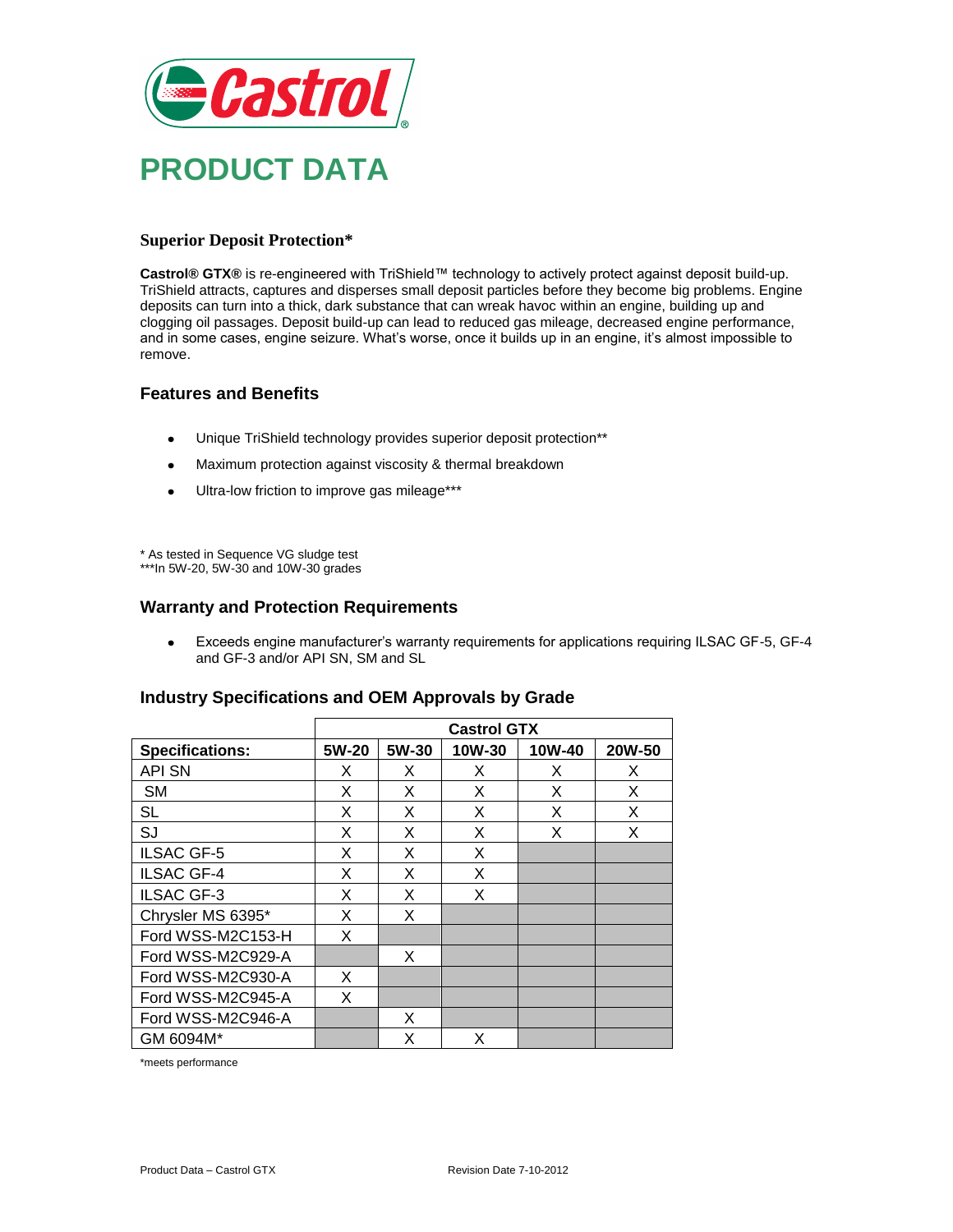

# **Typical Properties\***

|                                                    |                   | <b>Castrol GTX</b> |                   |                   |                   |                  |
|----------------------------------------------------|-------------------|--------------------|-------------------|-------------------|-------------------|------------------|
|                                                    | Method            | 5W-20              | 5W-30             | 10W-30            | 10W-40            | <b>20W-50</b>    |
| Viscosity @ 100C, cSt                              | ASTM D445         | 9.1                | 10.5              | 11.31             | 14.3              | 18.09            |
| Viscosity @ 210F, SUS                              | ASTM D2161        | 56.1               | 61.7              | 63.9              | 75.2              | 90.4             |
| Viscosity @ 40C, cSt                               | ASTM D445         | 51.77              | 66.4              | 75.1              | 108.3             | 159.1            |
| Viscosity Index                                    | <b>ASTM D2270</b> | 158                | 146               | 142               | 133               | 126              |
| Low Temperature (C) Cranking<br>Viscosity, cP max. | ASTM D5293        | $6,600 \& -$<br>30 | $6,600 \&$<br>-30 | $7,000 \&$<br>-25 | $7,000 \&$<br>-25 | $9,500$ @<br>-15 |
| Low Temperature (C) Pumping<br>Viscosity, cP max.  | ASTM D4684        | 40,000 @<br>-35    | 40.000<br>@ -35   | 50,000<br>@ -30   | 60,000<br>@ -30   | 60,000<br>@ -20  |
| HT/HS Viscosity, cP min                            | <b>ASTM D4683</b> | 2.6                | 2.9               | 2.9               | 2.9               | 3.7              |
| Pour Point, F (C) max                              | ASTM D97          | $-38$ $(-39)$      | $-38$ $(-39)$     | $-33( -36)$       | $-27$ ( $-33$ )   | $-11(-24)$       |
| Flash Point, PMCC, C min                           | ASTM D93          | >200               | >200              | >200              | >200              | >200             |
| Density @ 15C, Relative                            | <b>ASTM D4052</b> | 0.862              | 0.862             | 0.878             | 0.887             | 0.884            |
| Pounds per Gallon                                  |                   | 7.18               | 7.180             | 7.314             | 7.387             | 7.364            |

\* The above figures do not constitute a specification. Due to continued product research and development, the information contained herein is based on products purchased in the U.S. Subject to change without notification. Typical properties may vary slightly.

# **Part Numbers and UPCs**

#### **Packaged Goods**

|      |                       | <b>Case Part Number</b> | <b>Bottle/Unit UPC</b> | <b>Case UPC</b> |
|------|-----------------------|-------------------------|------------------------|-----------------|
|      | 5W-20                 |                         |                        |                 |
|      | 12/1 Qt.              | 12107                   | 0-79191-00107-3        | 0-79191-12107-8 |
|      | 6/1 Qt.               | 06140                   | 0-79191-00107-3        | 0-79191-06140-4 |
|      | 3/5.1 Qt.             | 03560                   | 79191-23560-7          | 79191-03560-3   |
|      | 6 Gal. Manual Epack   | 60020                   | 79191-02006-7          | 79191-60020-7   |
|      | 5W-30                 |                         |                        |                 |
|      | 12/1 Qt.              | 12082                   | 0-79191-00082-3        | 0-79191-12082-8 |
|      | 6/1 Qt.               | 06144                   | 79191-00082-3          | 79191-06144-2   |
|      | 3/5.1 Qt.             | 03569                   | 79191-23569-0          | 79191-03569-6   |
|      | 6 Gal. Manual Epack   | 60065                   | 79191-10065-3          | 79191-60065-8   |
|      | 2.5 Gal. Garage E-PAK | 60067                   |                        | 79191-60067-2   |
|      | $10W-30$              |                         |                        |                 |
| rade | 12/1 Qt.              | 12092                   | 0-79191-00092-2        | 0-79191-12092-7 |
| ပ    | 6/1 Qt.               | 06145                   | 79191-00092-2          | 0-79191-06145-9 |
| Ψ    | 3/5.1 Qt.             | 03561                   | 79191-23561-4          | 79191-03561-0   |
| n,   | 3/1 Gal.              | 03610                   | 79191-00856-0          | 79191-03856-7   |
|      | 6 Gal. Manual Epack   | 60070                   | 79191-10070-7          | 79191-60070-2   |
|      | 2.5 Gal. Garage E-PAK | 60072                   |                        | 79191-60072-6   |
|      | 10W-40                |                         |                        |                 |
|      | 12/1 Qt.              | 12112                   | 0-79191-00112-7        | 0-79191-12112-2 |
|      | $\overline{6}/1$ Qt.  | 06146                   | 79191-00112-7          | 79191-06146-6   |
|      | 3/5.1 Qt.             | 03569                   | 79191-23569-0          | 79191-03569-6   |
|      | 3/1 Gal.              | 03600                   | 79191-00852-2          | 79191-03852-9   |
|      | 20W-50                |                         |                        |                 |
|      | 12/1 Qt.              | 12122                   | 0-7919100122-6         | 0-79191-12122-1 |
|      | $6/1$ Qt.             | 06147                   | 79191-00122-6          | 79191-06147-3   |
|      | 3/1 Gal.              | 03605                   | 79191-00854-6          | 79191-03854-3   |